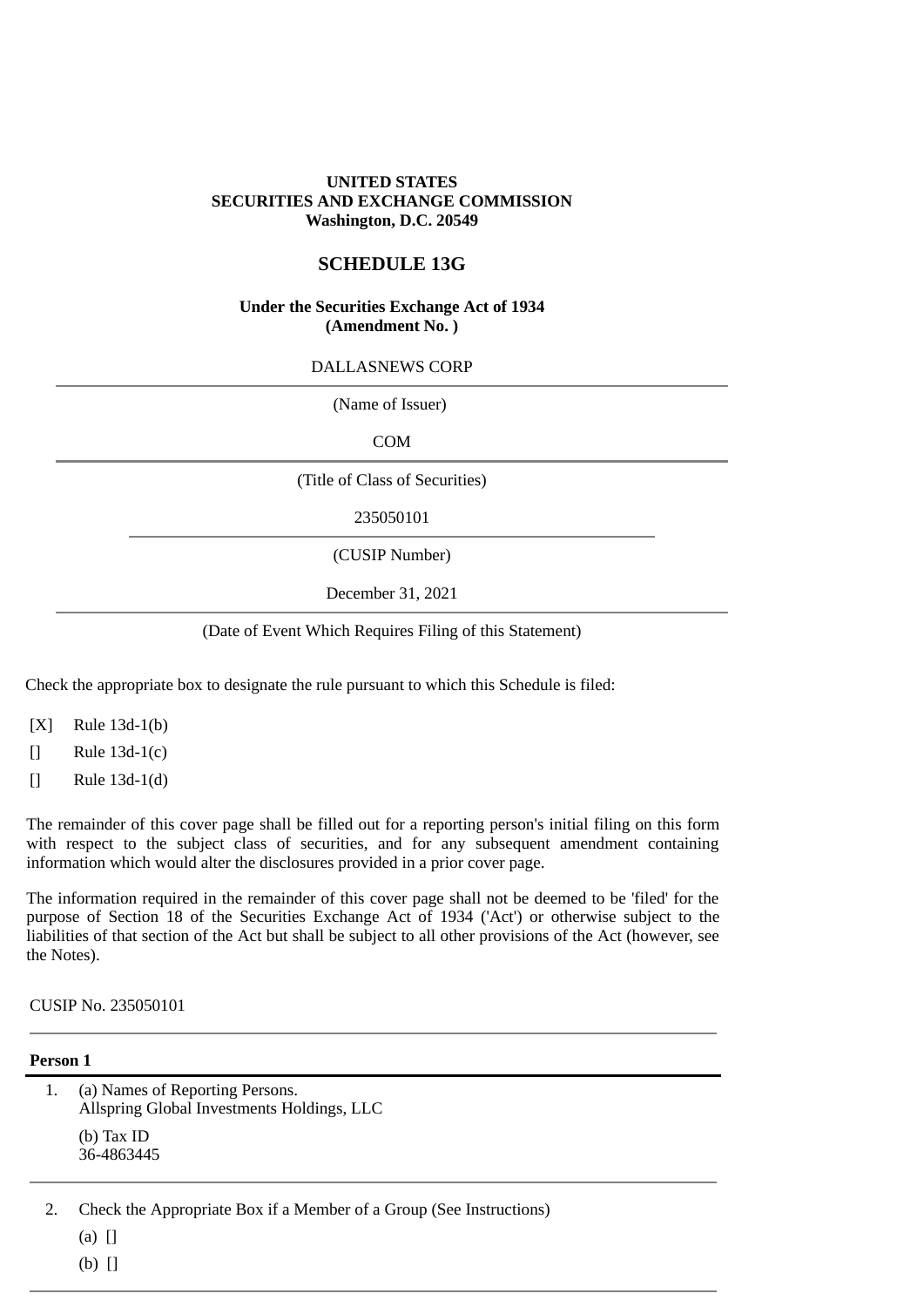3. SEC Use Only . . . . . . . . . . . . . . . . . . . . . . . . . . . . . . . . . . . . . . . . . . . .

#### 4. Citizenship or Place of Organization Delaware

| Number of                                    | 5. Sole Voting Power 619,726      |
|----------------------------------------------|-----------------------------------|
| <b>Shares</b><br>Beneficially                | 6. Shared Voting Power 0          |
| Owned by<br>Each<br>Reporting<br>Person With | 7. Sole Dispositive Power 643,910 |
|                                              |                                   |

8. Shared Dispositive Power 0

#### 9. Aggregate Amount Beneficially Owned by Each Reporting Person 643,910

10. Check if the Aggregate Amount in Row (9) Excludes Certain Shares (See Instructions)

11. Percent of Class Represented by Amount in Row (9) 13.59 %

12. Type of Reporting Person (See Instructions)

### HC

#### **Person 2**

1. (a) Names of Reporting Persons. Allspring Global Investments, LLC (b) Tax ID 95-3692822

2. Check the Appropriate Box if a Member of a Group (See Instructions)

- (a) []
- (b) []

3. SEC Use Only . . . . . . . . . . . . . . . . . . . . . . . . . . . . . . . . . . . . . . . . . . . .

4. Citizenship or Place of Organization Delaware

5. Sole Voting Power 79,829

| Number of           |                                   |
|---------------------|-----------------------------------|
| <b>Shares</b>       | 6. Shared Voting Power 0          |
| <b>Beneficially</b> |                                   |
| Owned by            |                                   |
| Each<br>Reporting   | 7. Sole Dispositive Power 641,800 |
| Person With         |                                   |
|                     | 8. Shared Dispositive Power 0     |

9. Aggregate Amount Beneficially Owned by Each Reporting Person 641,800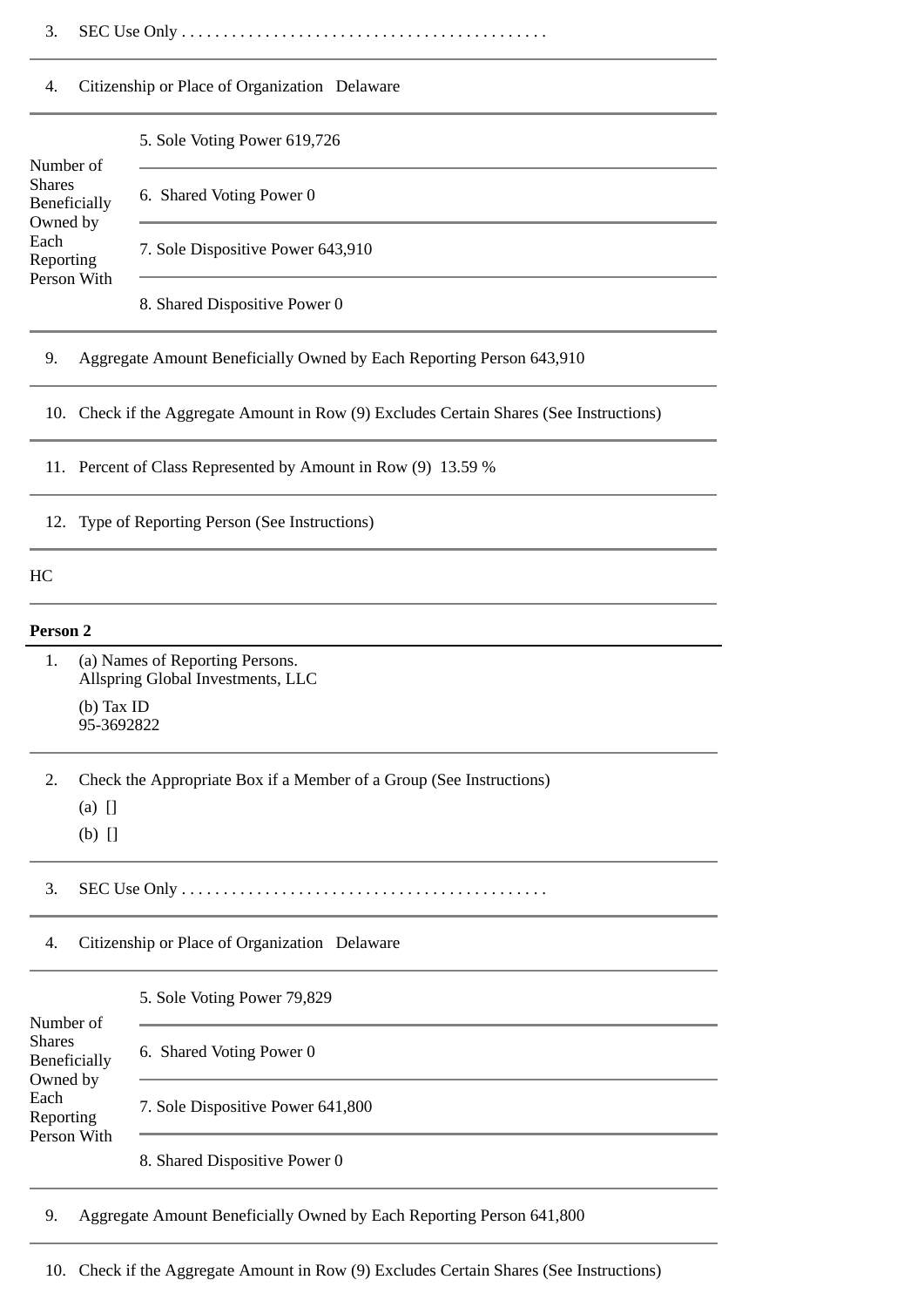|                                                                                    | 11. Percent of Class Represented by Amount in Row (9) 13.55 %        |                                                                                     |  |  |
|------------------------------------------------------------------------------------|----------------------------------------------------------------------|-------------------------------------------------------------------------------------|--|--|
|                                                                                    | 12. Type of Reporting Person (See Instructions)                      |                                                                                     |  |  |
| IA                                                                                 |                                                                      |                                                                                     |  |  |
| Person 3                                                                           |                                                                      |                                                                                     |  |  |
| 1.                                                                                 |                                                                      | (a) Names of Reporting Persons.<br>Allspring Funds Management, LLC                  |  |  |
|                                                                                    | $(b)$ Tax ID<br>94-3382001                                           |                                                                                     |  |  |
| 2.                                                                                 |                                                                      | Check the Appropriate Box if a Member of a Group (See Instructions)                 |  |  |
|                                                                                    | $(a)$ []<br>$(b)$ []                                                 |                                                                                     |  |  |
| 3.                                                                                 |                                                                      |                                                                                     |  |  |
| 4.                                                                                 | Citizenship or Place of Organization Delaware                        |                                                                                     |  |  |
| Number of<br><b>Shares</b><br><b>Beneficially</b><br>Owned by<br>Each<br>Reporting |                                                                      | 5. Sole Voting Power 539,897                                                        |  |  |
|                                                                                    |                                                                      | 6. Shared Voting Power 0                                                            |  |  |
|                                                                                    |                                                                      | 7. Sole Dispositive Power 2,110                                                     |  |  |
| Person With                                                                        |                                                                      | 8. Shared Dispositive Power 0                                                       |  |  |
| 9.                                                                                 | Aggregate Amount Beneficially Owned by Each Reporting Person 542,007 |                                                                                     |  |  |
| 10.                                                                                |                                                                      | Check if the Aggregate Amount in Row (9) Excludes Certain Shares (See Instructions) |  |  |
|                                                                                    | 11. Percent of Class Represented by Amount in Row (9) 11.44 %        |                                                                                     |  |  |
| 12.                                                                                | Type of Reporting Person (See Instructions)                          |                                                                                     |  |  |
| IA                                                                                 |                                                                      |                                                                                     |  |  |
|                                                                                    |                                                                      |                                                                                     |  |  |

#### **Item 1.**

- (a) Name of Issuer DALLASNEWS CORP
- (b) Address of Issuer's Principal Executive Offices

1954 COMMERCE STREET, DALLAS, TX, 75201

# **Item 2.**

(a) Name of Persons Filing

This Schedule 13G is being filed on behalf of the following entities (collectively, the 'Reporting Persons'):

(i) Allspring Global Investments Holdings, LLC ('AGIH')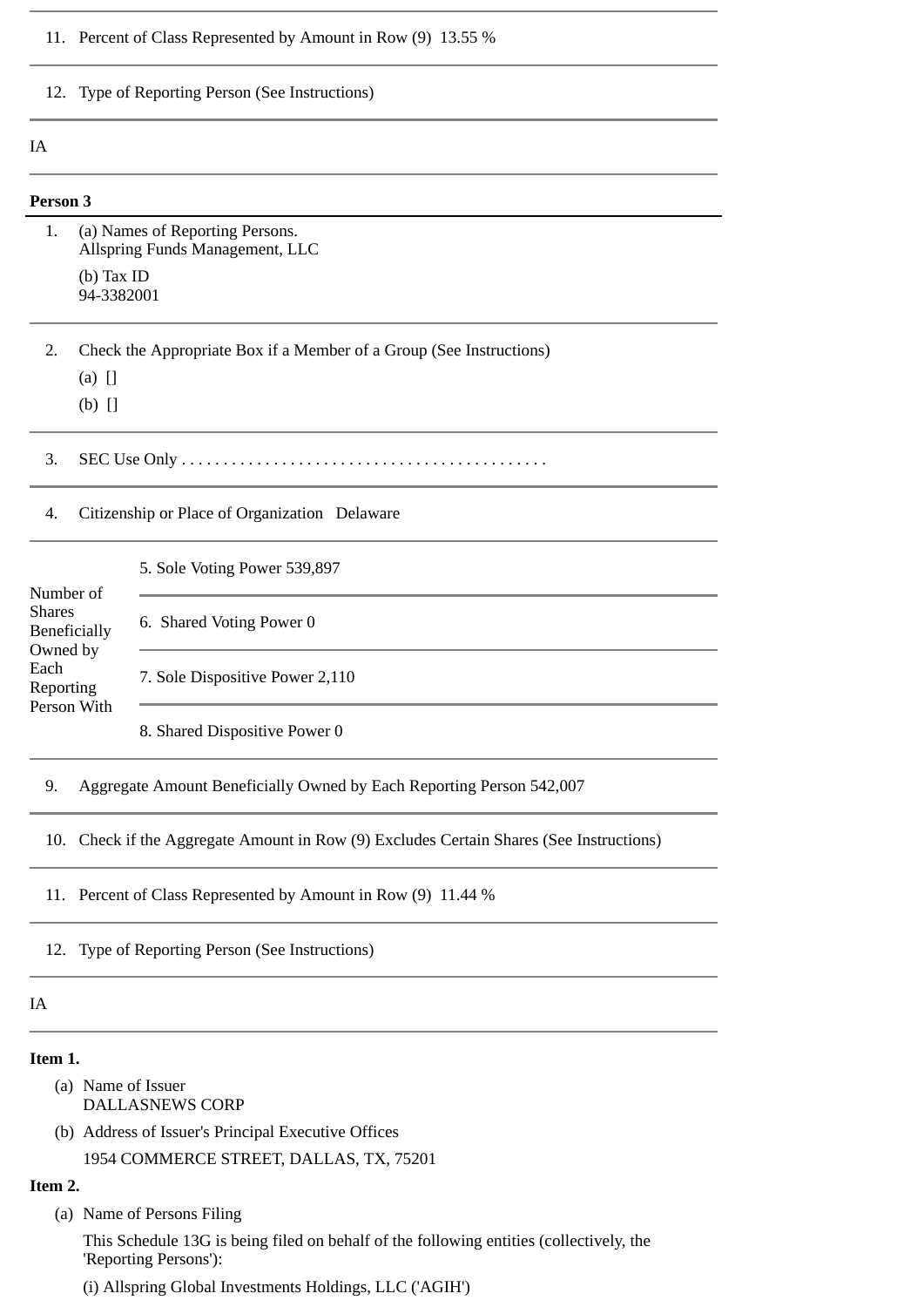(ii) Allspring Global Investments, LLC ('AGI')

(iii) Allspring Funds Management, LLC ('AFM')

This Schedule 13G is jointly filed by the Reporting Persons pursuant to a Joint Filing Agreement attached hereto as Exhibit B.

- (b) Address of Principal Business Office or, if none, Residence The address of each Reporting Person is: 525 Market St, 10th Fl, San Francisco, CA 94105
- (c) Citizenship of each reporting person Delaware
- (d) Title of Class of Securities Common Stock
- (e) CUSIP Number 235050101

# **Item 3. If this statement is filed pursuant to 240.13d-1(b) or 240.13d-2(b) or (c), check whether the person filing is a:**

- (a) [ ] Broker or dealer registered under section 15 of the Act (15 U.S.C. 78c)
- (b)  $\Box$  Bank as defined in section 3(a)(6) of the Act (15 U.S.C. 78c).
- (c)  $\lceil \cdot \rceil$  Insurance company as defined in section 3(a)(19) of the Act (15 U.S.C. 78c).
- (d) [ ] Investment company registered under section 8 of the Investment Company Act of 1940 (15 U.S.C 80a-8).
- (e)  $[X]$  An investment adviser in accordance with 240.13d-1(b)(1)(ii)(E);
- (f)  $\left[ \right]$  An employee benefit plan or endowment fund in accordance with 240.13d-1(b)(1)(ii) (F);
- (g)  $[X]$  A parent holding company or control person in accordance with 240.13d-1(b)(1)(ii)(G);
- (h) [ ] A savings association as defined in Section 3(b) of the Federal Deposit Insurance Act (12 U.S.C. 1813);
- (i) [ ] A church plan that is excluded from the definition of an investment company under section 3(c)(14) of the Investment Company Act of 1940 (15 U.S.C. 80a-3);
- (j)  $\left[\right]$  A non-U.S. institution in accordance with 240.13d-1(b)(1)(ii)(J);
- (k)  $\left[\right]$  Group, in accordance with 240.13d-1(b)(1)(ii)(K).

If filing as a non-U.S. institution in accordance with  $240.13d-1(b)(1)(ii)(J)$ , please specify the type of institution:

# **Item 4. Ownership.**

Provide the following information regarding the aggregate number and percentage of the class of securities of the issuer identified in Item 1.

- (a) Amount beneficially owned:
	- (i) AGIH: 643,910
	- (ii) AGI: 641,800
	- (ii) AFM: 542,007
- (b) Percent of class:
	- (i) AGIH: 13.59%
	- (ii) AGI: 13.55%
	- (ii) AFM: 11.44%
- (c) Number of shares as to which the person has: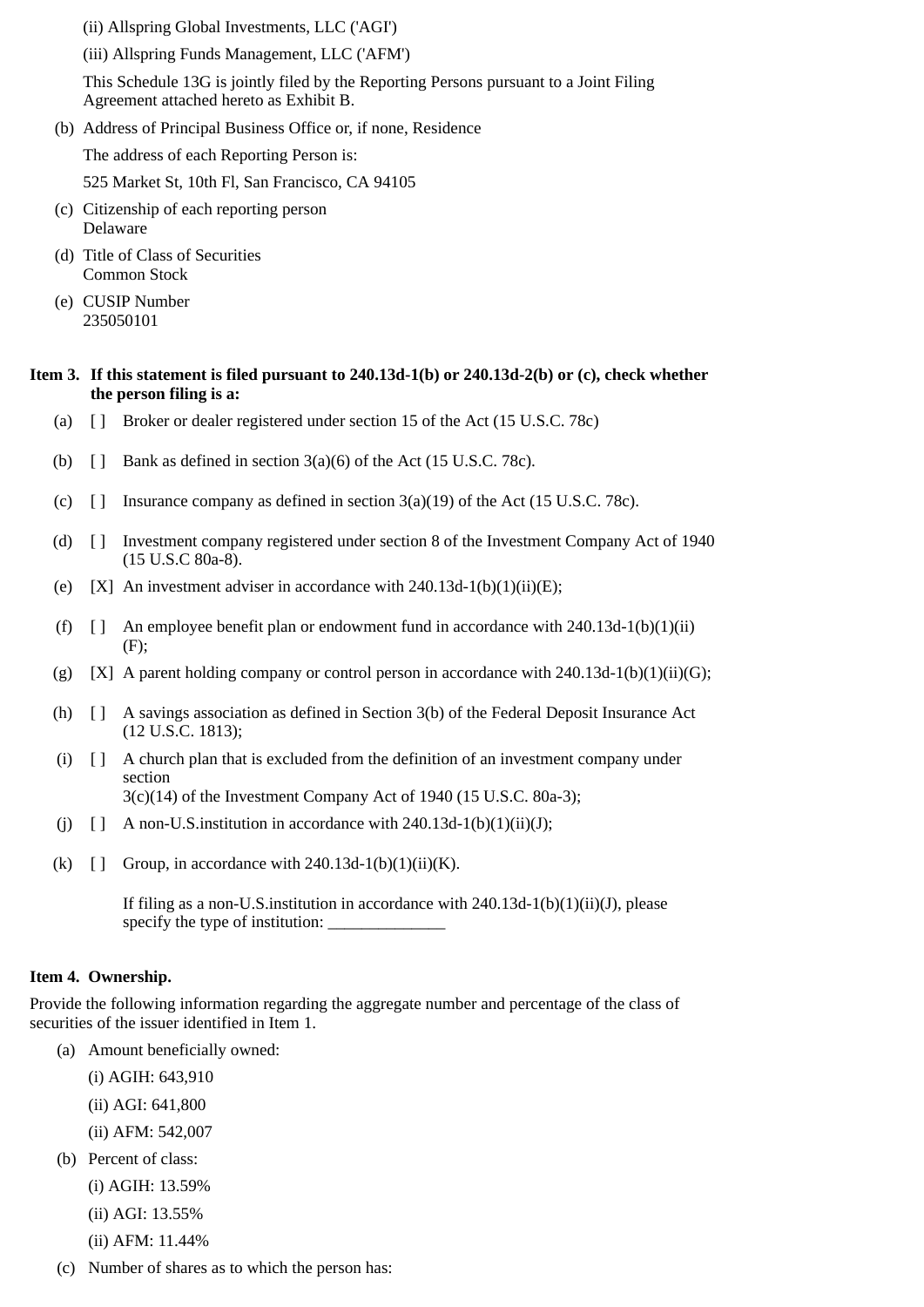- (i) Sole power to vote or to direct the vote
- (1) AGIH: 619,726
- (2) AGI: 79,829
- (3) AFM: 539,897
- (ii) Shared power to vote or to direct the vote
- (1) AGIH: 0
- (2) AGI: 0
- (3) AFM: 0
- (iii) Sole power to dispose or to direct the disposition of
- (1) AGIH: 643,910
- (2) AGI: 641,800
- (3) AFM: 2,110
- (iv) Shared power to dispose or to direct the disposition of
- (1) AGIH: 0
- (2) AGI: 0
- (3) AFM: 0

# **Item 5. Ownership of Five Percent or Less of a Class**

If this statement is being filed to report the fact that as of the date hereof the reporting person has ceased to be the beneficial owner of more than five percent of the class of securities, check the following[ ].

# **Item 6. Ownership of More than Five Percent on Behalf of Another Person.**

Not applicable

## **Item 7. Identification and Classification of the Subsidiary Which Acquired the Security Being Reported on By the Parent Holding Company or Control Person.**

Not Applicable

# **Item 8. Identification and Classification of Members of the Group**

Not applicable.

# **Item 9. Notice of Dissolution of Group**

Not applicable.

### **Item 10. Certification**

By signing below I certify that, to the best of my knowledge and belief, the securities referred to above were acquired and are held in the ordinary course of business and were not acquired and are not held for the purpose of or with the effect of changing or influencing the control of the issuer of the securities and were not acquired and are not held in connection with or as a participant in any transaction having that purpose or effect.

# **SIGNATURE**

After reasonable inquiry and to the best of my knowledge and belief, I certify that the information set forth in this statement is true, complete and correct.

| January 15, 2022                    |  |  |
|-------------------------------------|--|--|
| Date                                |  |  |
| /s/ Phoutthalom Hord                |  |  |
| Signature                           |  |  |
| Phoutthalom Hord, Designated Signer |  |  |
| Name/Title                          |  |  |